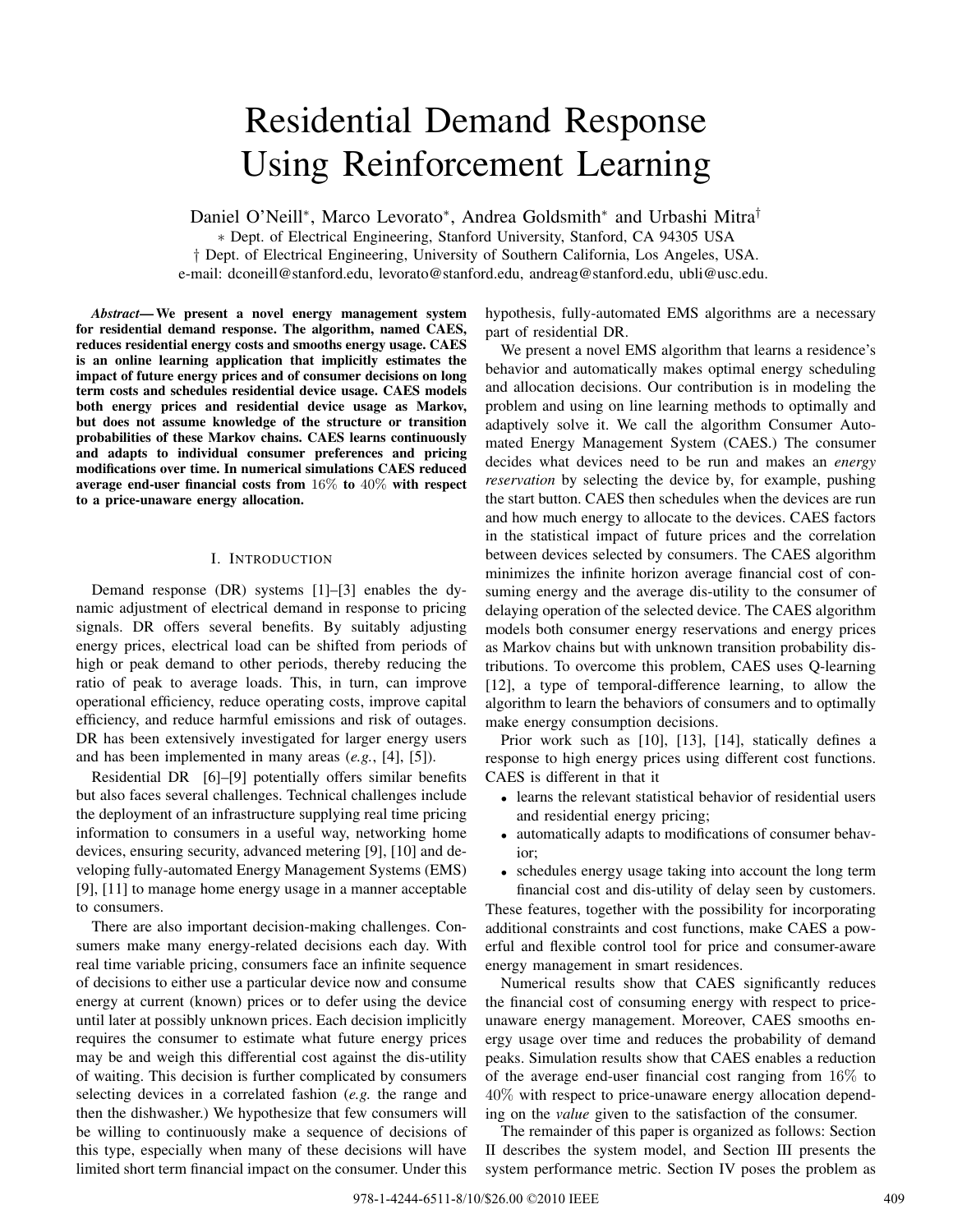an infinite horizon discounted cost Markov decision process and describes its properties. Section V describes Q-learning and the CAES algorithm. Section VI describes numerical examples, and Section VII summarizes our conclusions.

## II. MODEL

We consider a single residence receiving real time variable pricing. Time is discrete  $t = 1, \ldots$ , and pricing signals are indicated by the *pricing sequence*  $p(t) \in \mathbf{R}_{+}$ . The residence has  $m = 1, \ldots, M$  electrical devices, such as air conditioners, ovens, dishwashers, computers, electric vehicles or other devices. Each device requires a certain quantity  $\gamma_m$  of electrical energy to operate and complete its work. In some cases this quantity can be spread over several time slots, perhaps by running the device at a different speed or intensity. Residents select a device and indicate their desire to run it by, for example, depressing its start button. The *consumer reservation vector*  $z(t) \in \mathbf{R}_{+}^{M}$  captures this consumer action. If at time t, the consumer selects device m then  $z(t) = \infty$ . Otherwise the consumer selects device m, then  $z_m(t) = \gamma_m$ . Otherwise the value of  $z_m(t)$  is zero. However, this action does not necessarily start the device, but rather makes a reservation with CAES to run the device at an optimal time to minimize measures of long term costs, described more fully below.

The sequence of consumer reservation vectors,  $z(t)$ , captures the visible actions of the set of consumers in a residence. Frequently, there will be statistical relationships among consumer selections about what devices to run that can be exploited to reduce overall costs (*e.g.* using the cook top suggests the dishwasher will soon be run.) Thus, we model  $z(t)$  as a Markov chain. When these behaviors are periodic, such as diurnally or weekly cycles, a block Markov model can be used. For clarity, we use a simple Markov model in this paper. The transition probabilities associated with this Markov chain can vary with different residences and are thus assumed unknown. The Markov model can be extended to force immediate operation of a device by depressing a button a second time.

Similarly, the energy pricing sequence,  $p(t)$ , is assumed to be Markov, also with an unknown probabilistic structure. Note that correlation between the processes  $z(t)$  and  $p(t)$  can be easily modeled by representing the overall system's state as the aggregate  $(z(t), p(t))$ . In this case, the algorithm will learn the statistics of the aggregate process.

As shown in Figure 1, the CAES algorithm takes as input the sequence of consumer reservation vectors  $z(t)$  and the sequence of energy prices  $p(t)$ . The output is the vector of energies allocated to devices  $u(t) \in \mathbf{R}_+^M$  and is called<br>the *energy control policy*. The value of  $u(t)$  is the energy the *energy control policy*. The value of  $u_m(t)$  is the energy allocated to device  $m$  at time  $t$  and is constrained to be less than the pending energy requirement of device m. The CAES algorithm finds the optimal energy control policy  $u(t)$ to minimize the infinite horizon discounted "cost", which is discussed in Section III. CAES may delay the start of a device or allocate only a portion of the total energy necessary<sup>1</sup>, postponing completion of the device's operation until a later



Fig. 1. CAES Energy Management System

period. When only a portion of the necessary energy is allocated to a device by the energy control policy, a pending backlog of needed energy is created. The *pending energy backlog* is written as  $x(t) \in \mathbf{R}^M_+$  and

$$
x(t+1) = x(t) + z(t) - u(t),
$$
 (1)

where we note  $u(t) \leq x(t)$ .

We define the state of the system to be

$$
\Omega(t) = [x(t)^T, y(t)^T, z(t)^T, p(t)^T]^T,
$$
\n(2)

where  $\Omega \in \mathbf{R}^{3M+1}_{+}$ .<br>The set of possible

The set of possible energy control policies is defined as the set of all stationary state feedback policies of the form  $u(\Omega)$ such that  $0 \le u \le x$ . Note, at time t, the current values of the consumer selection process  $z(t)$  and the market pricing process  $p(t)$  are known to the energy control policy.

# *A. Utility Functions and Time Preferences*

Utility functions are set functions that mathematically represent (unconstrained) consumer preferences in the economics and consumer preference literature [15], [16]. Utility functions are an abstraction used to numerically model that consumers prefer one product versus another or, as used here, that consumers have time preferences for things. Estimating individual utility functions is very difficult, with parameterized functional approximations often used in applications. We follow this approach here.

We assume consumers would prefer to have devices operate sooner rather than later, and that we can express this preference as a strictly concave utility function. For convenience, we work with the negative of this function and call it the *dis-utility function*  $\bar{U}_m(y_m(t)) \in \mathbf{R}_+$ . The auxiliary variable  $y \in \mathbf{R}_+^M$  is defined as defined as

$$
y(t+1) = \theta y(t) + (I - \theta)x(t),
$$
\n(3)

where I is the identity matrix and  $0 < \theta < I$  is a diagonal matrix that parameterizes the utility function. Different residences can have different <sup>θ</sup>'s. We call <sup>y</sup>(t) the *average pending workload* of the system as it exponentially smooths pending energy backlog. More complicated averaging schemes, capturing more refined consumer dissatisfaction functions, can be modeled by choosing a (non-diagonal)  $\theta$  as a filtering operator, but for clarity a simple scheme is used in this paper. As consumers wait longer for a device to complete its work, the dis-utility function increases in value, reflecting the consumers' dis-satisfaction of waiting. When  $\theta \approx I$ consumers are sensitive to the average delay of a device

<sup>1</sup>For instance, light intensity, monitors' brightness, battery charging speed can be reduced in order to reduce the instantaneous demand for energy.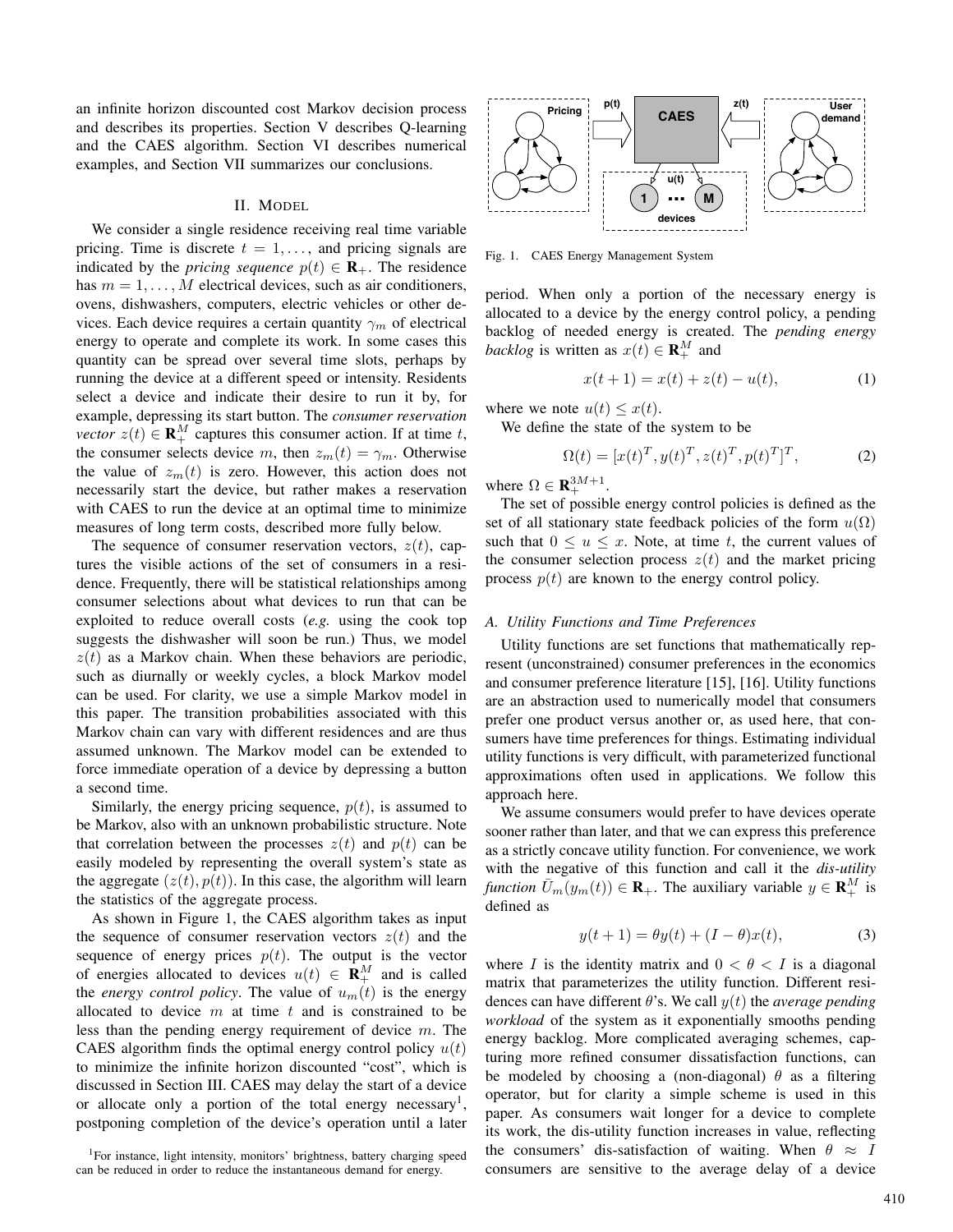completing service. When  $\theta = 0$ , they are concerned about the delay associated with the device currently selected. Different home devices will have different dis-utility functions; Delaying cooking dinner is a problem, while delaying the dishwasher doing the resultant dishes probably is not. The approach can also incorporate individual device constraints in a simple and natural fashion in the form of modified dis-utility functions or as instantaneous energy allocation constraints. We assume the dis-utility function is strictly convex, positive and increasing.

## III. PERFORMANCE METRIC

The consumer bears two types of costs: financial cost of consuming energy and the dis-utility of waiting for a device to operate and complete its work. The CAES performance metric is the average total discounted financial and dis-utility costs over an infinite horizon. The financial cost at time  $t$  is simply

$$
\sum_{m}^{M} p(t)u_m(t),\tag{4}
$$

and the dis-utility of delay at time  $t$  is

$$
\sum_{m}^{M} \bar{U}_m(y_m(t)).
$$
\n(5)

Because  $\bar{U}_m$  is strictly convex, positive and increasing, every energy reservation will eventually be satisfied.

For a given state,  $\Omega(t)$ , and energy control policy,  $u(t)$ , the cost incurred is the sum of the financial cost and dis-utility cost

$$
\Phi(\Omega(t), u(t)) = \sum_{m}^{M} (p(t)u_m(t) + \lambda \bar{U}_m(y_m(t))), \quad (6)
$$

 $\lambda \geq 0$  determines the trade-off between the financial cost and dis-utility cost and can be seen as the dollar cost of average delay. The average cost for period  $t$  is thus,

$$
\mathbf{E}[\Phi(\Omega(t), u(t))] = \mathbf{E}[\sum_{m}^{M} (p(t)u_m(t) + \lambda \bar{U}_m(y_m(t)))], \quad (7)
$$

where  $\mathbf{E}[\ ]$  is the expectation operator.

System performance is defined as the total discounted period costs over an infinite horizon

$$
V_u(\Omega_0) = \lim_{T \to \infty} \mathbf{E} \left[ \sum_t^T \gamma^t \Phi(\Omega(t), u(t)) \right],\tag{8}
$$

where  $\Omega_0$  is the initial state of the system and  $0 \le \gamma \le 1$  is the discount factor. The discount factor reflects the fact that the consumer may give greater relevance to the immediate financial and dis-utility cost. The expectation operator is over  $\{(z(t), p(t))\}_{t=0}^{\infty}$ , given the system starts from  $\Omega_0$ . The variable  $V(\Omega_0)$  is the total discounted cost under the energy variable  $V_u(\Omega_0)$  is the total discounted cost under the energy control policy u. Different policies can result in different total discounted costs.

The objective is to find the best stationary energy control policy  $u^*$  that minimizes (8). That is, we seek stationary functions  $u^*$  such that

$$
V_{u^*}(\Omega_0) = \inf_{\pi \in \Pi} V_{\pi}(\Omega_0),\tag{9}
$$

where  $\pi$  is any time sequence of stationary state feedback functions contained in the admissible class  $\Pi$ <sup>2</sup>.<br>Fountions (8) and (9) describe a discounter

Equations (8) and (9) describe a discounted cost Markov Decision Process, MDP, [17], [18]. The system state variable is  $\Omega$ . The energy control policy is a function of the system state variable. Note that we are using the term policy to refer to both the function and (more properly) to the sequence of using the function repeatedly over the infinite horizon.

The model can be extended to include many specific consumer requirements by adding constraints to (8) or by restricting the admissible class of energy control policies. For instance, some devices may only operate at full power. The result would be a constrained MDP.

#### IV. OPTIMALITY EQUATIONS AND ANALYSIS

Bellman's equation [18] describes the optimality condition for a discounted cost MDP. The optimal energy policy  $u(t)$ uses knowledge of the current energy backlog  $x(t)$ , and average energy backlog  $y(t)$ , current consumer selections  $z(t)$ and current energy prices  $p(t)$  to adapt to changing conditions. Knowledge of the values of  $z(t)$  and  $p(t)$  during the current period allows us to use the post-decision form of the Bellman equation [19]. Policy  $u^*$  is optimal if one can find a function  $V(\Omega)$  such that

$$
V(\Omega) = \min_{0 \le u \le x} (\Phi(\Omega, u) + \mathbf{E}[V(\Omega_1)]), \quad (10)
$$

where  $\Omega_1$  is the system state after using the energy control policy  $u(\Omega)$ . The function  $V(\Omega)$  is called the value function and is the optimal cost when starting from state  $\Omega$ . Unfortunately, Equation (10) is very difficult to solve analytically [18]. Numerical methods can be used when the state space  $|\Omega|$ is small and the transition probability distributions are known. However, here the Markov transition probabilities for  $z(t)$  and  $p(t)$  are assumed unknown. Consequently, our approach is to to use an online learning approach, Q-learning [12], to estimate  $V(\Omega)$ . We first characterize the value function and the optimal control policy to gain insight into the structure and properties of the solution.

The cost function  $\Phi(\Omega)$  is strictly convex and, consequently, it can be shown, using value iteration and elementary properties of limits, that  $V(\Omega)$  is also convex in x and y. The expectation operator preserves convexity, so

$$
L(x, y) = \mathbf{E}[V(\Omega)],\tag{11}
$$

is also convex. Assuming  $L$  is differentiable and the optimal energy policy  $0 < u^* < x$ , then at  $u^*$ 

$$
\nabla_u \Phi - \gamma \nabla_u L = 0,\tag{12}
$$

or equivalently,

$$
p - \gamma \nabla_u L = 0. \tag{13}
$$

Equation (13) has the interpretation of balancing current financial prices  $p$  against the discounted change in average future costs. The optimal energy policy simply allocates energy to devices to balance these costs. If  $p \geq \gamma \nabla_u L$ , then it is less

 ${}^{2}$ By admissible class, we mean the set of all the admissible policy functions, which is defined by the action set and possible constraints.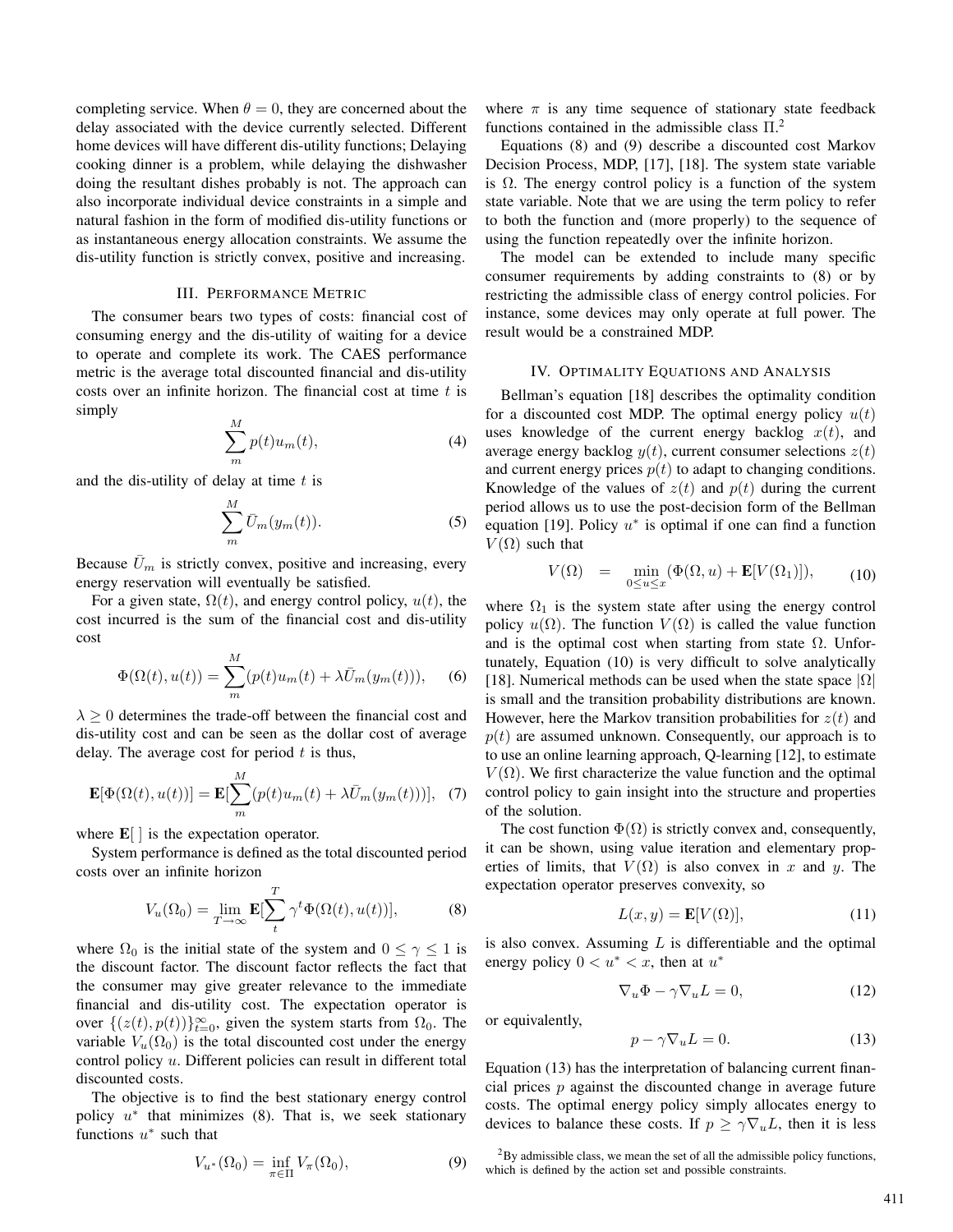expensive to defer using energy and conversely. Note, the effect of the dis-utility function  $U$  is captured solely in the average future cost term L.

In the more general case, in which  $L$  is not assumed to be differentiable, we form the Lagrangian and apply the Karush-Kuhn-Tucker (KKT) [20] conditions. We assume strong duality holds. The Lagrangian is

$$
\Phi + \gamma L - \nu_1^T u + \nu_2^T (u - x) \tag{14}
$$

where  $\nu_1 \in \mathbf{R}^M_+$  and  $\nu_2 \in \mathbf{R}^M_+$  are Lagrange multipliers. At the optimal  $u = u^*$ , the KKT conditions are

$$
\nabla_u \Phi - \gamma \nabla_u L - \nu_1 + \nu_2 = 0 \tag{15}
$$

$$
u \leq x \tag{16}
$$

$$
u \geq 0 \tag{17}
$$

$$
\nu_i \geq 0 \quad i = 1, 2 \tag{18}
$$

$$
(\nu_1)_{m} u_m = 0 \quad m = 1, ..., M \quad (19)
$$

$$
(\nu_2)_m(u-x)_m = 0 \quad m = 1, ..., M. \quad (20)
$$

Equation (15) requires the gradient of the Lagrangian to be zero and (16) through (18) require u,  $\nu_1$  and  $\nu_2$  to be primal and dual feasible. The complementary slackness conditions (19) and (20) require the Lagrange multipliers to be nonzero if the associated constraint is active. Because the per period cost function  $\Phi$  is separable in u, Equation (15) can be rewritten component-wise as

$$
p - \gamma \frac{\partial L}{\partial u_m} - (\nu_1)_m + (\nu_2)_m = 0 \quad \forall m = 1, ..., M. \quad (21)
$$

At most one of  $(\nu_i)_m$   $i = 1, 2$  can be nonzero. When the optimal energy control policy  $u_i = 0$ , then

$$
(p - (\nu_1)_m) = \gamma \frac{\partial L}{\partial u_m},\tag{22}
$$

and the Lagrange multiplier acts to effectively decrease the price of energy. Similarly, when  $u_m = x_m$ , then

$$
(p + (\nu_2)_m) = \gamma \frac{\partial L}{\partial u_m},
$$
\n(23)

and the Lagrange multiplier acts to effectively increase the price of energy.

## V. Q-LEARNING AND CAES

Solving (10) for  $V(\Omega)$  and  $u(\Omega)$  generally requires knowledge of the transition probability distributions for  $z$  and  $p$ . Unfortunately, the underlying structure and probability distributions for the consumer reservation process  $z$  are based on the preferences and behavior of individual consumers and are generally unknown. These preferences are idiosyncratic, resulting in different probability models for different consumers. Further,  $z$  is the result of decision processes internal to the consumer that are not directly observable. In this way,  $z$  can be thought of as a partially observable MDP. Similarly, the market price of energy  $p$  obeys a Markov model that is difficult to estimate and which may change with changing market conditions. To address these problems we use an on line learning algorithm. We use Q-learning [12] to illustrate the approach because of its relative ubiquity and its intuitive algorithm. Other approaches such as TD learning, and Least Squares TD learning can also be used, but at additional complexity, possible convergence issues and without providing much additional intuitive insight.

Q-learning is an on line, reinforcement learning method to approximate the value function  $V(\Omega)$ . O-learning estimates the value of a Q-function for each state-action pair  $(\Omega, u)$ . The value functions and Q-functions are related by

$$
V(\Omega) = \min_{u} Q(\Omega, u). \tag{24}
$$

At state  $\Omega$ , Q-learning samples the the behavior of the system in response to using control policy  $u$  and then updates an estimate of the Q-function  $Q(\Omega, u)$ . The convergence properties of Q-learning can be described by using stochastic approximation techniques [17]. A necessary condition for convergence to the optimal Q-function is that all state action pairs are continuously updated.

The Q-learning algorithm for a discretized version of (10) is as follows:

- 1) At  $k = 0$ , initialize  $\hat{Q}_k(\Omega, u)$   $\forall$  state-action pairs  $(\Omega, u)$ and select initial state  $\Omega$ .
- 2) Choose  $u = \arg \min Q_k(\Omega, u)$  with probability  $1 \alpha_t$ , else let u be a random exploratory action.
- 3) Carry out action u. Let the next state be  $\Omega'$ , and the cost<br>be  $\Phi(Q, u)$ . Undate the  $\hat{Q}$  values be  $\Phi(\Omega, u)$ . Update the  $\hat{Q}$  values

$$
\hat{Q}_{k+1}(\Omega, u) = ((1 - \beta_k)\hat{Q}_k(\Omega, u) + \beta_k(\Phi(\Omega, u) + \min_u \hat{Q}(\Omega', u)))
$$
\n
$$
= \beta_k(\Phi(\Omega, u) + \min_u \hat{Q}(\Omega', u)))
$$

4) Set the current state to  $\Omega'$ , increment k and go to step 2.

The parameter sequence  $0 < \beta_k < 1$  is called the learning rate and controls how new information is averaged with existing estimates of the Q-function. Step 2 ensures that all state-action pairs are continuously explored. Step 3 averages the current estimate of the Q-function  $Q_k(\Omega, u)$  with the cost of choosing action  $u$  and then following the best estimated optimal policy thereafter. This results in a new estimate  $\hat{Q}_{k+1}(\Omega, u)$ .

The sequence  $\beta_k$  strongly influences the rate and type of convergence of Q-learning. From stochastic approximation it is known that with  $\beta_k = \frac{1}{k}$  and under conditions on the underlying Markov chains the O-learning algorithm will the underlying Markov chains, the Q-learning algorithm will converge with probability one. But since the learning parameter is decreasing, the Q-function estimates become less and less responsive to new information. In practice, this means the Q estimates will not adapt to changes in the underlying probability distributions. An alternative used by CAES is to use a small fixed step size  $\beta_k = b$ . It can be shown [21] that  $Q_k(\Omega, u)$  converges to a region around the optimal Q values

$$
P\left[\left\|Q - \hat{Q}_k\right\| \ge \alpha \left|\hat{Q}_0\right.\right] \le A_1(b) + A_2(\hat{Q}_0) \exp(-h(b)k)
$$
\n(26)

where  $\hat{Q}_0$  is the initial estimate of the Q-function. The error bound for the Q-function estimates decays exponentially with the iteration index, but does not decay to zero. The term  $A_1(b)$ is a decreasing function of the parameter  $b$  and can be made arbitrarily small. The term  $A_2(\hat{Q}_0) \exp(-h(b)k)$  reflects the error in the initial estimate  $Q_0$  and decays exponentially. The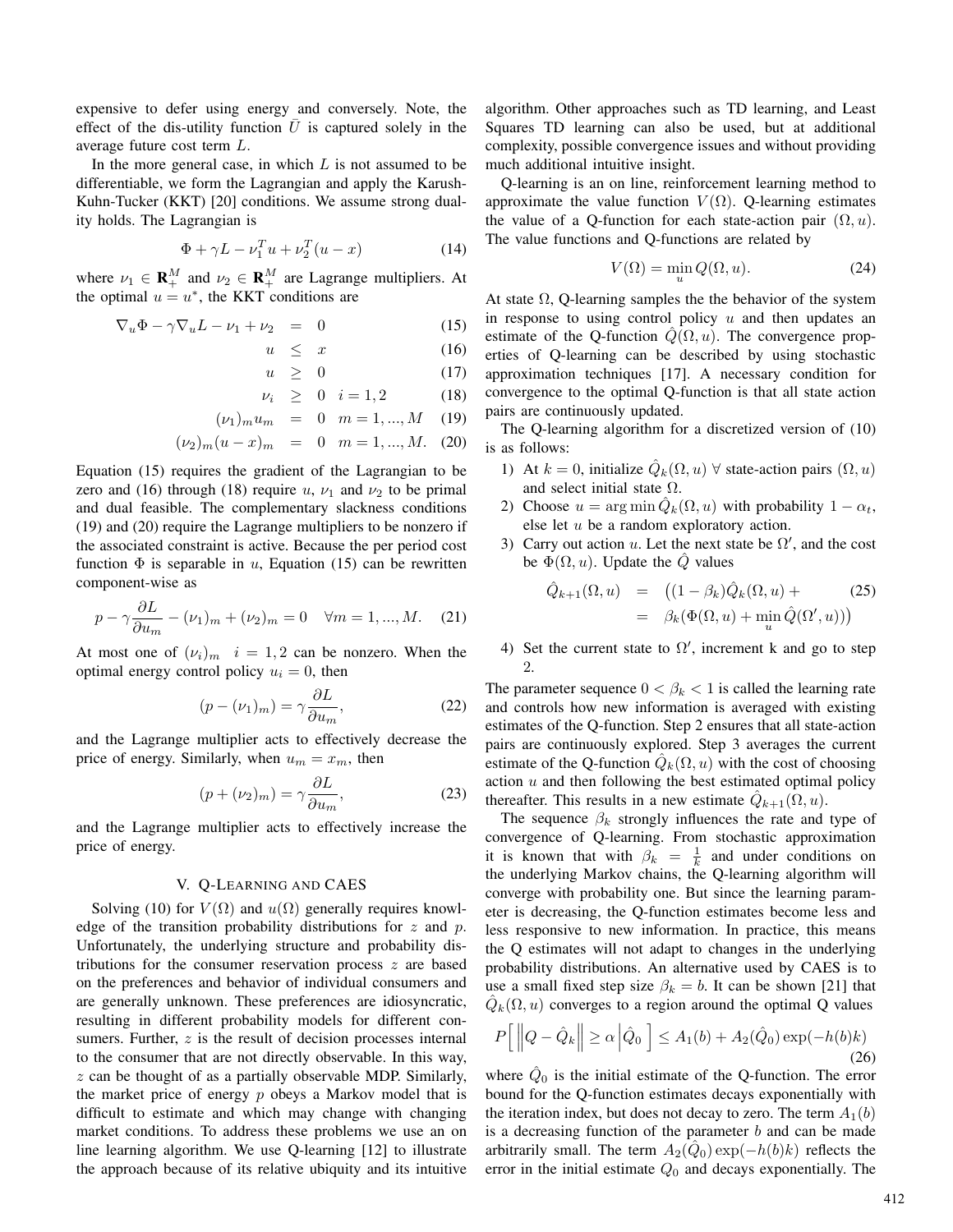TABLE I RELEVANT SIMULATION PARAMETERS



Fig. 2. Binary Markov processes modeling the electrical devices.

term  $h(b)$  is decreasing in b. Thus, b controls both the rate of convergence and the accuracy of the estimates. The advantage of this approach is that if the underlying probability structure changes, then the algorithm will adapt to this change.

## VI. NUMERICAL RESULTS

In this section, we present a numerical example of CAES. As expected, CAES has the desired DR behavior, shifting the time of operation and allocation of energy in response to pricing signals. We also explore the impact of different parameters on the behavior of the algorithm. For clarity, we consider the simplified case with  $M = 3$  independent devices. Thus, devices are selected independently by consumers. We discretize the variables  $x(t)$ ,  $y(t)$ ,  $z(t)$  and  $p(t)$  so the state variable  $\Omega(t)$  takes values on a bounded discrete state space. The learning rate parameter is set to a constant  $\beta_k = \beta$ . Table I lists simulation parameters which are described below.

The dis-utility function captures the cost of waiting, see Section II-A, and is  $U_m(y_m(t)) = y_m(t)^2$ . This function captures the dis-utility of the consumer of having to wait for a device to finish its work. The longer a device is delayed, the larger  $y_m$  becomes, and the larger the dis-utility experienced by the consumer. The objective is then

$$
\lim_{T \to \infty} \mathbf{E} \left[ \sum_{t}^{T} \gamma^t \left( \sum_{m}^{M} p(t) u_m(t) \right) + y_m^2(t) \right] \right].
$$
 (27)

As shown in Figure 1, the CAES algorithm is driven by two exogenous process  $z(t)$  and  $p(t)$  and yields the energy control process  $u(t)$ . We first describe how the input processes were generated and then describe the performance of the algorithm. The consumer selection process  $z(t)$  follows M independent bursty Markov chains taking values of zero or one. (See Fig. 2 for a graphical representation.) If  $z_m(t)=1$ , then  $d_m$  units of energy are requested by the system. The transition probabilities are defined as

$$
P[z_m(t+1) = 0 | z_m(t) = 1] = \frac{1}{b_m},
$$
\n(28)

$$
P[z_m(t+1) = 1 | z_m(t) = 0] = \frac{\tau_m}{b_m(1 - \tau_m)}, \quad (29)
$$



Fig. 3. Example of DR scheduling induced by CAES.

where  $b_m$  and  $\tau_m$  are the burstiness and the steady-state probability of state 1. Likewise, the energy price process is driven by a binary Markov chain.

Figure 3 shows a representative aggregate consumer selection trace and associated aggregate energy control policy trace and illustrates the desired DR behavior. The vertical axis is in normalized energy units and the horizontal axis units of time. The upper plot is of  $1^{T}z(t)$  the total energy selected by the consumer in time t. The lower plot is  $1^T u(t)$  the total energy allocated by the CAES algorithm at time  $t$ . In time period one, a consumer selects a device requiring 2 units of energy and the optimal control policy allocates approximately this quantity, reflecting CAES's estimate that current energy prices are lower than future prices. In time period two, a consumer selects a device requiring 10 units of energy and CAES defers allocating this energy until several periods later, reflecting CAES's estimate that current prices are higher than estimated future prices. Similarly, energy use is time shifted from periods 3 and 4 to later periods. Note that the deferral of energy allocation increases the value of  $y(t)$  in the next timeperiods, reflecting a larger dissatisfaction of the consumer.

Figures 4 and 5 illustrate the behavior of CAES as parameters are adjusted. In Figure 4 average energy cost per period is graphed against different values of the parameter  $\lambda$  for three different values of  $\theta$ . We recall that  $\lambda$  controls the tradeoff between the importance of the financial cost and dis-utility function. The larger  $\lambda$ , the more important the satisfaction of the consumer. The dotted line is the normalized energy cost if no scheduling is done and devices are run when selected  $u(t) = z(t)$ . As can be seen, CAES reduces energy costs for all values of the parameters selected. As  $\lambda$  is increased, the effective cost of delay is increased, causing the algorithm to less aggressively reschedule devices, resulting in greater energy costs. As  $\theta$  is increased, the average pending energy increases. This has the effect of increasing the cost of delay and decreasing average energy usage.

While CAES has the effect of reducing energy costs, it does so at the cost of delaying selected device operation. An aggregate measure of this is the average pending energy backlog  $\mathbf{E}[1^T x]$ . Figure 5 shows the average pending energy